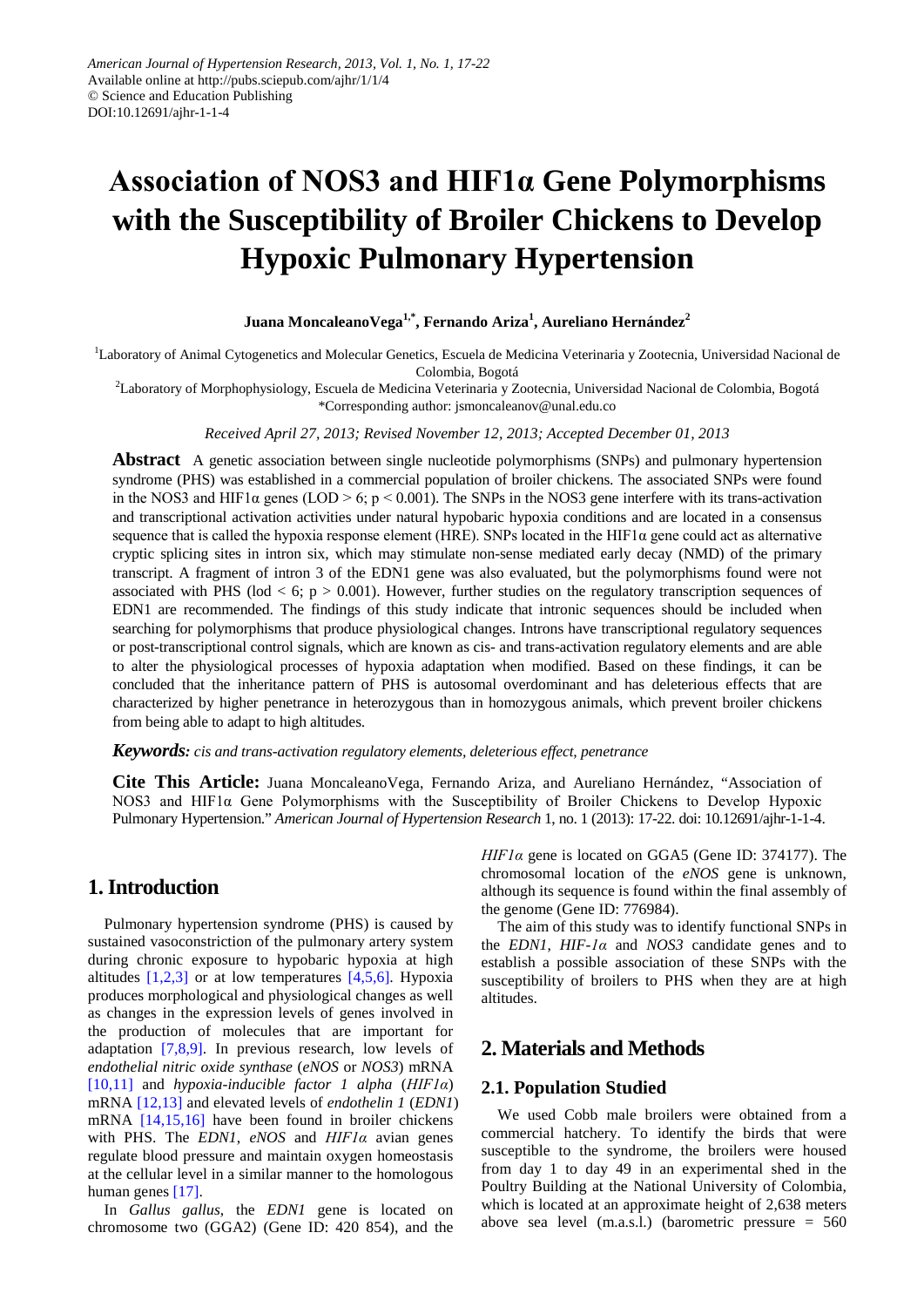mmHg) in Bogota, Colombia. The housing, feeding, and management conditions that are suggested in the manual of procedures for the commercial line were used. The temperature was kept between 20°C and 18°C using a programmable and automatic system. The following vaccination health plan, which was established by the Instituto Colombiano Agropecuario-ICA, was implemented: Gumboro on day 4, New Castle Disease (strain B1) and infectious bronchitis (Massachusetts strain) on day 8, and revaccination against Newcastle disease on day 18.

#### **2.1.1. Sacrifice and Sampling**

The slaughter of the chickens was performed in the chicken slaughtering line of the processing plant at the Institute of Food Science and Technology (IFST) at the National University of Colombia (prior approval for the procedure was obtained from the bioethics committee at the School of Veterinary Medicine and Animal Science at the National University, Bogotá). Prior to sacrifice, animals were individually marked on the leg for identification. Additionally, an inspection of the air sacs and lungs was conducted, and animals with any visible injury were excluded. Subsequently, the heart was removed using surgical scissors and forceps and placed in a flask with aqueous 10% formaldehyde at pH 7.4. Using the same method, fresh muscle samples were placed in Eppendorf tubes that were labeled with the tissue type, date, and animal number and stored at -70°C for genomic DNA extraction.

#### **2.1.2. Determination of Cardiac Index (CI)**

The CI is an indicator of pulmonary hypertension in broilers [\[18\]](#page-4-7) and is calculated as the weight of the right ventricle (RVW) divided by the total ventricular weight (TVW) multiplied by 100 (RVW/TVWx100). Animals with a CI of greater than 25 were considered hypertensive, and  $CI < 22$  were considered non-hypertensive [\[19\].](#page-4-8)

# **2.2. Genomic DNA Extraction**

DNA was extracted from frozen tissue using the saltextraction protocol [\[20\].](#page-4-9) The concentration and purity of the DNA was evaluated using a fluorometer, iQuib©, according to the manufacturer's instructions (Invitrogen™, USA). Visualization was performed using 0.8% agarose gels stained with SYRBgreen ® (Invitrogen™, USA). The final working concentration was 10 ng/ul of DNA in 0.1X TE buffer.

#### **2.2.1. Primers Design**

The primers sets for EDN1 (Gene ID: 420854), NOS3 (Gene ID: 776984) and HIF-1α (Gene ID: 374177) were designed using the sequences from GenBank and the free software PRIMER3 [\[21\].](#page-4-10) The primers were synthesized by an external service, Integrated DNA Technologies (IDT) (Canada).

#### **2.2.2. Amplification**

The gene segments were amplified using conventional PCR in a total volume of 12.5 µl. The reactions were performed using 2X GoTaq®Green Master Mix (Promega, USA), 8 pmol of each forward and reverse primer, 1.7  $\mu$ l of milli-Q water, and 50 ng of DNA. Amplifications were performed using an initial cycle of 95°C for 3 minutes followed by 30 cycles at 95°C for 30 seconds, 54°C at 60°C for 60 seconds, 72°C at 90 seconds and a final step the one cycle to 72°C for 10 min. PCR products were visualized on a 1.5% agarose gel stained with 3 µl of SYRBgreen® (Invitrogen™, USA), and the genotypes were subsequently evaluated using polyacrylamide gels [Table 1.](#page-1-0)

<span id="page-1-0"></span>

| Gene         | Forward primers<br>$5' - 3'$ | Reverse primers<br>$5' - 3'$ | B <sub>p</sub> length | Gene ID | $T^{\circ}$ |
|--------------|------------------------------|------------------------------|-----------------------|---------|-------------|
| ET1          | AGAGACAACATGAAAGTCACC        | TGCGGGATCATCAGAAGTAG         | 150                   | 420854  | 56          |
| NOS3         | CTCGAGGACCAGCTCTGAAG         | ATCTGGAACACGCAGCTGAT         | 286                   | 776984  | 57.3        |
| $HIF1\alpha$ | <b>TCATCAGAAATGACTTCTGGC</b> | TGGTGGATGTATGAAAGCAATC       | 164                   | 374177  | 59          |

**Table 1. Primer sequences, sizes of the amplified products, and annealing temperatures**

**2.2.3. Polymorphism Detection**

To identify polymorphism in the amplified fragments, the single strand conformation polymorphism (SSCP) technique was used [\[22,23\]](#page-4-11) [Table 2.](#page-1-1)

| Table 2. Non-denaturing gel conditions for the SSCP technique |  |  |
|---------------------------------------------------------------|--|--|
|---------------------------------------------------------------|--|--|

<span id="page-1-1"></span>

| Gene         | Gel  | Run time   | Run temperature | Watts |
|--------------|------|------------|-----------------|-------|
| ET1          | 49:1 | 15 hours   | $4^{\circ}$ C   |       |
| $HIF1\alpha$ | 89:1 | 8.40 hours | Room            | 25    |
| NOS3         | 29:1 | 13 hours   | Room            |       |

# **2.2.3.1. Development of Gels**

The silver nitrate protocol was used to develop the gels [\[23\].](#page-4-12) Genotypes were read, assigned Arabic numerals, and recorded in a database after being confirmed by two readers in addition to the initial reader.

### **2.3. Genetic Association**

To test the hypothesis of an association between genotypes and PHS and to estimate the penetrance, we used a case-control design based on unrelated individuals [\[24,25,26\].](#page-4-13) The data were analyzed with the free online statistical program Lamp-0.0.9 [\[27\].](#page-4-14)

# **2.4. Sequencing**

Sequencing of the candidate genes was only performed for pulmonary hypertensive individuals using background expression [\[13,15\]](#page-4-15) and changes observed in the SSCP gels [\[22\].](#page-4-11) These products were sent to an external sequencing service, and the analysis was performed using the program phred, version 0.020425 [\[28\].](#page-4-16) The NOS3 (Gene ID: 776984), HIF-1α (Gene ID: 374177) and EDN1 (Gene ID: 420854) gene sequences were used as reference sequences.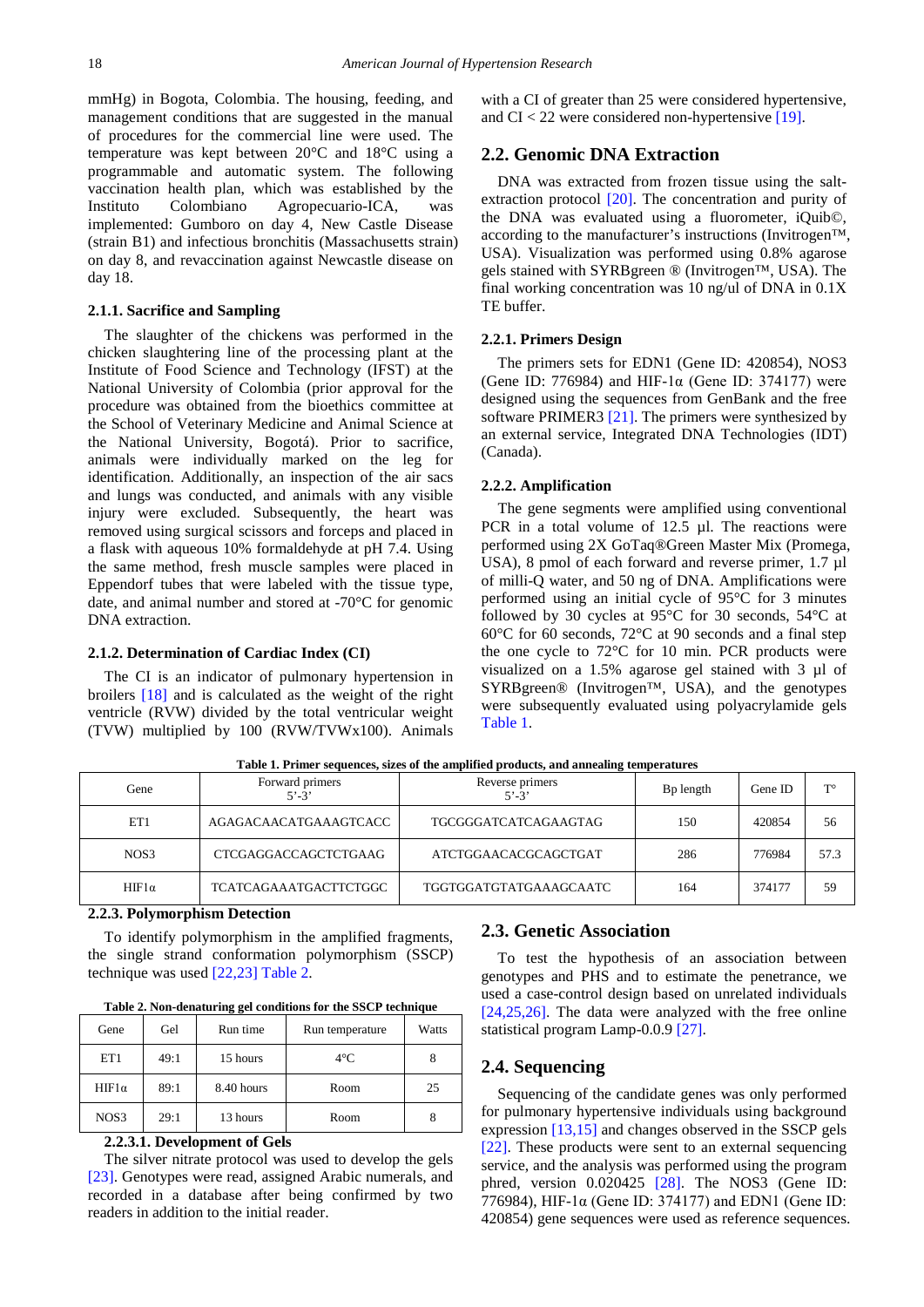# **3. Results**

# **3.1. Cardiac Index**

The CIs ranged from a minimum of 11.28 to a maximum of 54. The data were used as selection criteria to determine which birds were non-hypertensive (controls) and which were hypertensive (cases) [Table 3.](#page-2-0)

**Table 3. Frequency of non-hypertensive and hypertensive birds according to the CI**

<span id="page-2-0"></span>

| Birds            | No. of individuals | Frequency |
|------------------|--------------------|-----------|
| Non hypertensive | 60                 | 37%       |
| hypertensive     | 101                | 63%       |
|                  |                    |           |

The CI and the genotypes were used to sort the database and perform the association study using the program Lamp-0.09 [\[27\].](#page-4-14)

# **3.2. Genetic Association**

The hypothesis of association between genotypes of the NOS3 [Table 4](#page-2-1) and HIF1α genes with the PHS is accepted  $(\text{lod} > 6, p < 0.001)$ , and it is rejected for the polymorphisms found in EDN1 (lod  $<$  6, p  $>$  0.001). For the genes associated, the proportion of hypertensive chickens was higher for the chickens with a heterozygous genotype 1 2 (penetrance: 80% and 85%). The results of the association and penetrance analysis are shown in [Table](#page-2-1)  [4](#page-2-1) an[d Table 5.](#page-2-2)

# **3.3. Sequence Analysis**

### **3.3.1. EDN1**

Three SNPs identified in the 150 bp fragment of intron 3 that was amplified from the sequenced animals [Table 6.](#page-2-3) An increased frequency of allele 1 was observed, which was characterized by a C to T  $(C/T)$  change in the hypertensive population. But none of these changes were significant associated with the PHS [Table 4.](#page-2-1)

| Table 4. Statistical test for the association between the EDN1 and NOS3 genes with PHS |  |
|----------------------------------------------------------------------------------------|--|
|----------------------------------------------------------------------------------------|--|

<span id="page-2-1"></span>

|      | Reference    |        |            |    |            |                                                           |       | Penetrance for the genotypes |       |
|------|--------------|--------|------------|----|------------|-----------------------------------------------------------|-------|------------------------------|-------|
| Loci | Feature      | allele | <b>LOD</b> | gl | p-value    | Frequency                                                 | 1/1   | 1/2                          | 1/3   |
|      |              |        | 1.71       | 2  | 0.020      | 0.625                                                     | 0.046 | 0.062                        | 0.022 |
| ET1  | hypertensive |        | 0.18       | 2  | 0.66       | 0.621                                                     | 0.033 | 0.043                        | 0.055 |
|      |              |        | . 60       | 2  | 0.025      | 0.647                                                     | 0.000 | 0.065                        | 0.046 |
|      | hypertensive |        | 6.92       | 2  | $1.2e-007$ | 0.688                                                     | 0.029 | 0.083                        | 0.006 |
| NOS3 |              |        | 2.73       | 2  | 0.0019     | 0.681                                                     | 0.000 | 0.080                        | 0.040 |
|      |              |        | 0.95       | 2  | 0.112      | 0.654                                                     | 0.000 | 0.059                        | 0.048 |
|      |              |        |            |    |            | Association peak LOD = $6.919$ (2 df) of NOS3 for disease |       |                              |       |

|  |  |  |  |  |  |  |  | Table 5. Statistical test for the association between the HIF1a gene and PHS |  |  |  |  |  |
|--|--|--|--|--|--|--|--|------------------------------------------------------------------------------|--|--|--|--|--|
|--|--|--|--|--|--|--|--|------------------------------------------------------------------------------|--|--|--|--|--|

<span id="page-2-2"></span>

|                                                                               | Reference                                                             |  |  |  |  |  |  | Penetrance for the genotypes |  |  |
|-------------------------------------------------------------------------------|-----------------------------------------------------------------------|--|--|--|--|--|--|------------------------------|--|--|
| Loci<br>LOD.<br>allele<br>1/3<br>Feature<br>Frequency<br>p-value<br>ջl<br>1/2 |                                                                       |  |  |  |  |  |  |                              |  |  |
| HIF1A                                                                         | 0.026<br>0.085<br>7.5e-014<br>0.000<br>13.13<br>0.572<br>hypertensive |  |  |  |  |  |  |                              |  |  |
| Association peak $LOD = 13.127$ (2 df) of HIF1A with PHS                      |                                                                       |  |  |  |  |  |  |                              |  |  |

<span id="page-2-3"></span>

| Table 6. Polymorphisms identified in intron 3 of the EDN1 gene |         |                   |           |                               |                           |  |  |  |  |  |  |  |
|----------------------------------------------------------------|---------|-------------------|-----------|-------------------------------|---------------------------|--|--|--|--|--|--|--|
| Alleles<br>Polymorphism                                        |         | Position in bp    | Nature    | Frequency<br>non-hypertensive | Frequency<br>hypertensive |  |  |  |  |  |  |  |
|                                                                | C/T     | 63818844          | *Y        | 0.212                         | 0.362                     |  |  |  |  |  |  |  |
|                                                                | $-$ / C | 63818805-63818806 | Insertion | 0.096                         | 0.123                     |  |  |  |  |  |  |  |
|                                                                | $-/A$   | 63818835-63818836 | Insertion | 0.073                         | 0.135                     |  |  |  |  |  |  |  |

\*International Union for Pure and Applied chemistry (IUPAC)

# **3.3.2. NOS3**

In the 286 bp fragment that was amplified from the first intron of the NOS3 gene, a consensus sequence corresponding to hypoxic response elements (HRE) 5'[ACGTG]3' and a 5'CACCC3' box were identified. The polymorphisms identified were within the consensus 5'[ACGTG]3' sequence. Allele 1, which is characterized by a C to A or T change, occurs more frequently in hypertensive chickens, while a change of a T to A (T/A)

or allele 3, is present in a smaller proportion of the nonhypertensive population [Table 7.](#page-2-4)

#### **3.3.3. HIF1α**

Two SNPs were identified in the amplified sequence from intron 6 of the HIF-1 $\alpha$  gene. The frequency of the T to C allele in the study population was higher (46%) in the hypertensive broilers [Table 8.](#page-3-0)

<span id="page-2-4"></span>

|         | Twee '' I capitally received in the on a cover of the store gene |                |         |                               |                           |  |  |  |  |  |  |  |
|---------|------------------------------------------------------------------|----------------|---------|-------------------------------|---------------------------|--|--|--|--|--|--|--|
| Alleles | Polymorphisms                                                    | Position in bp | *Nature | Frequency<br>non-hypertensive | Frequency<br>hypertensive |  |  |  |  |  |  |  |
|         | C > A/T                                                          | 607            | M       | 0.1967                        | 0.4098                    |  |  |  |  |  |  |  |
| $\sim$  | G>T/A                                                            | 608            | K       | 0.0656                        | 0.1598                    |  |  |  |  |  |  |  |
|         | T/A                                                              | 609            | W       | 0.0615                        | 0.1066                    |  |  |  |  |  |  |  |

**Table 7. Polymorphisms identified in intron 1 of the NOS3 gene**

\*International Union for Pure and Applied chemistry (IUPAC)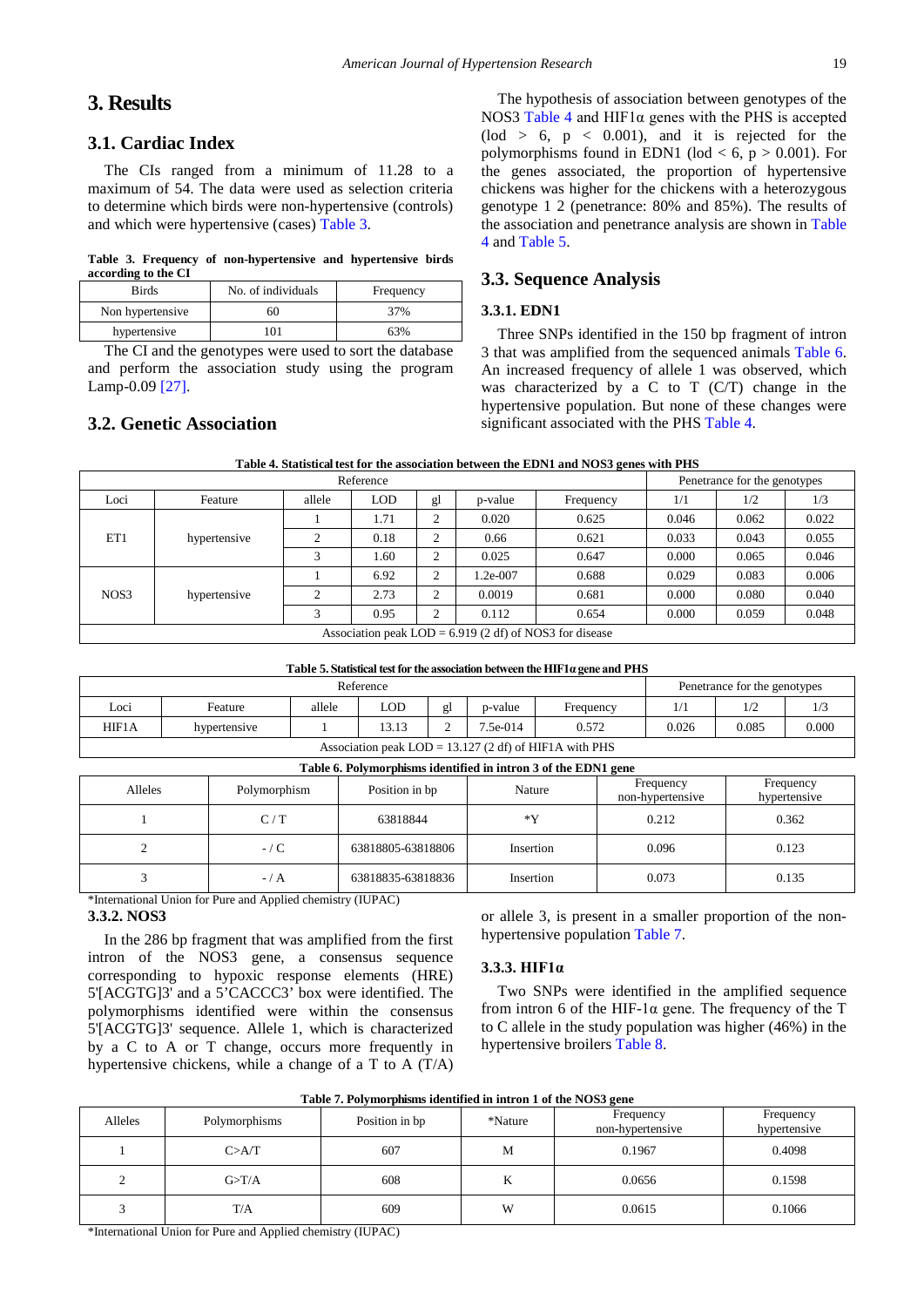<span id="page-3-0"></span>

| $-$ 0.000 $-$ 0.1, 2000 particles to 0.000 0.000 0.000 0.000 0.000 0.000 0.000 0.000 0.000 0.000 0.000 0.000 0.000 0.000 0.000 0.000 0.000 0.000 0.000 0.000 0.000 0.000 0.000 0.000 0.000 0.000 0.000 0.000 0.000 0.000 0.00 |              |                |         |                               |                           |  |  |  |  |  |  |  |
|-------------------------------------------------------------------------------------------------------------------------------------------------------------------------------------------------------------------------------|--------------|----------------|---------|-------------------------------|---------------------------|--|--|--|--|--|--|--|
| Alleles                                                                                                                                                                                                                       | Polymorphism | Position in bp | *Nature | Frequency<br>non-hypertensive | Frequency<br>hypertensive |  |  |  |  |  |  |  |
|                                                                                                                                                                                                                               | T/C          | 56540257       |         | 0.1765                        | 0.4588                    |  |  |  |  |  |  |  |
|                                                                                                                                                                                                                               | / T<br>A /   | 56540236       | 117     | 0.1324                        | 0.2324                    |  |  |  |  |  |  |  |

**Table 8. Polymorphisms identified in intron 6 of the HIF1α gene**

International Union for Pure and Applied chemistry (IUPAC)

#### **4. Discussion**

In previous studies, the low levels *NOS3* [\[11\]](#page-4-17) and *HIF1α* mRNA [\[13\]](#page-4-15) were found in the lungs of broiler exposed to hypobaric hypoxia under natural conditions (2,638 m.a.s.l.), and these low mRNA levels were associated with broilers susceptibility to PHS. In the present study we identified polymorphisms significantly associated with susceptibility of broilers ( $p < 0.001$ ), and these polymorphisms are positioned within sequences regulation transcription levels the *NOS3* and *HIF1α* genes.

We recognized a consensus sequence corresponding to HRE (ACGTG) within first intron *NOS3* gene, and polymorphisms are located in HRE. The allele 1 is characterized by C/A or T change and it was the most prevalent allele in the pulmonary hypertensive population (41%) [Table 7.](#page-2-4) When allele 1 was combined with allele 2 (G/T or A) probability of disease increased 80% in the studied population [Table 4.](#page-2-1) This increased probability may occur because HRE acts like a *cis*-regulatory element binding for transcription factors such as HIF1 $\alpha$  [\[29\].](#page-4-18) This *trans-activation* allows organisms to adapt to specific situations such as a low concentration partial of oxygen by increasing the transcription of *NOS3* that are dependent on environmental stimulus [\[30\].](#page-4-19) The high penetrance for genotype 1/2 [Table 4](#page-2-1) assumed from HRE sequence is mutated and *trans*-activation is not possible, by HIF1α does not recognize the DNA-binding site, and it's not able to induce gene transcription in hypoxia condition. Consequently the level of *eNOS* in pulmonary hypertensive chickens decreases. These changes could be used as genetic markers to predict the susceptibility of broilers to develop pulmonary hypertension.

Decreased levels of *eNOS* expression in chickens are correlating with low levels of enzyme activity in the pulmonary vessels [\[10,11,31\].](#page-4-3) Many studies have shown that changes in levels of endothelial nitric oxide synthesis are implicated in endothelial dysfunction in humans [\[32\]](#page-4-20) increased your susceptibility to cardiovascular disease and hypertension [\[32,33,34\],](#page-4-20) to stroke and kidney disease [\[33\].](#page-4-21) Those SNPs change the susceptibility of broilers to PHS at high altitudes and decrease the efficiency of transcription when the chickens are exposed to chronic hypoxic conditions.

The HIF1 $\alpha$  avian transcription factor is a product of alternative splicing (Ensembl: ENSGALG00000011870). One in three of these events introduces premature termination codons (PTC) [\[35\]](#page-4-22) or activates cryptic alternative splice sites [\[36\]](#page-5-0) that are associated with disease or susceptibility to disease [\[35,37\].](#page-4-22) Allele 1 is the most prevalent allele in the hypertensive population (46%); this T/C change [Table 8](#page-3-0) may be activate a cryptic alternative splice site or change the sequence *cis-*regulatory elements that regulate alternative splicing. The sequences are recognized by small nuclear particles known as ribonucleoproteins or small nuclear ribonucleoproteins (snRNPs), these signal regulate editing alternative splicing [\[36\].](#page-5-0) In both cases, these *cis-*regulation elements are

located in the introns control mRNA stability, translation efficiency and localization  $[35]$ . Hu et al. (2003) [\[7\],](#page-4-2) Huang et al. (2004) [\[38\]](#page-5-1) and Shohet and Garcia (2007) [\[39\]](#page-5-2) have reported that any alteration in the sequence of the alpha subunit of the *HIF1α* gene can affect transcriptional factor regulation and cause problems during embryonic development in chickens and mammals. Furthermore, changes in the sequence can have a strong impact on cardiac development. Areiza (2010) [\[13\]](#page-4-15) reported that the levels of *HIF1α* mRNA are reduced in the lungs of nonhypertensive and hypertensive broilers that are subjected to natural hypobaric hypoxia. One possible hypothesis that could explain this finding is that non-hypertensive birds adapt easily [\[9,40,41\].](#page-4-23) However, broilers with pulmonary hypertensive may be susceptible to disease because the changes found in the  $6<sup>th</sup>$  intron of  $HIF1\alpha$  may lead to rapid degradation of the factor by NMD, as suggested by Garcia-Blanco et al. (2004) [\[42\]](#page-5-3) and Wang and Cooper (2007) [\[35\].](#page-4-22)

The lack of an association between PHS and alleles identified in the *EDN1* gene does not mean that the gene is not involved in the susceptibility of chickens to develop hypoxic pulmonary hypertension. Rather, it means that examining other regions of the gene for polymorphisms that may be altering *trans*-activation or *cis* elements is necessary. Pulmonary hypertension is a disease of complex traits that involves the interaction of genetic, epigenetic and environmental factors. In addition, *EDN1*  is one of the candidate genes involved in regulation of crucial mechanisms that are related to a predisposition to develop the PHS in broilers and humans. Therefore, *EDN1* should not be excluded from future research.

The findings of this research indicate that intronic sequences should be included in the search for functional polymorphisms that produce physiological changes. As it is evident in the present study, introns have transcriptional regulatory sequences or signals from post-transcriptional control [\[43\].](#page-5-4) Modification of these sequences known as *cis*- and *trans*-activation elements, can alter the physiological processes of adaptation to hypoxia, especially broiler chickens susceptible to PHS at high altitudes.

With respect to the control birds, it had reference genotypes were not sequenced, because, according to previous work, the non-hypertensive birds maintain normal function and expression levels of the *HIF1α* and *NOS3* genes [\[10,11,13,31\],](#page-4-3) which is why we decided to sequence only pulmonary hypertensive animals.

Although determining the pattern of inheritance of complex diseases is not completely possible, from these results, it can be concluded that the inheritance pattern of PHS is autosomal overdominant with deleterious effects that are characterized by a higher penetrance in heterozygous broilers than in homozygous [Table 4](#page-2-1) and [Table 5.](#page-2-2) Furthermore, these SNPs result in a decreased ability of broiler chickens to adapt to hypoxic conditions, phenotype caused by changes in the transcript levels of genes involved in adaptation to chronic natural hypobaric.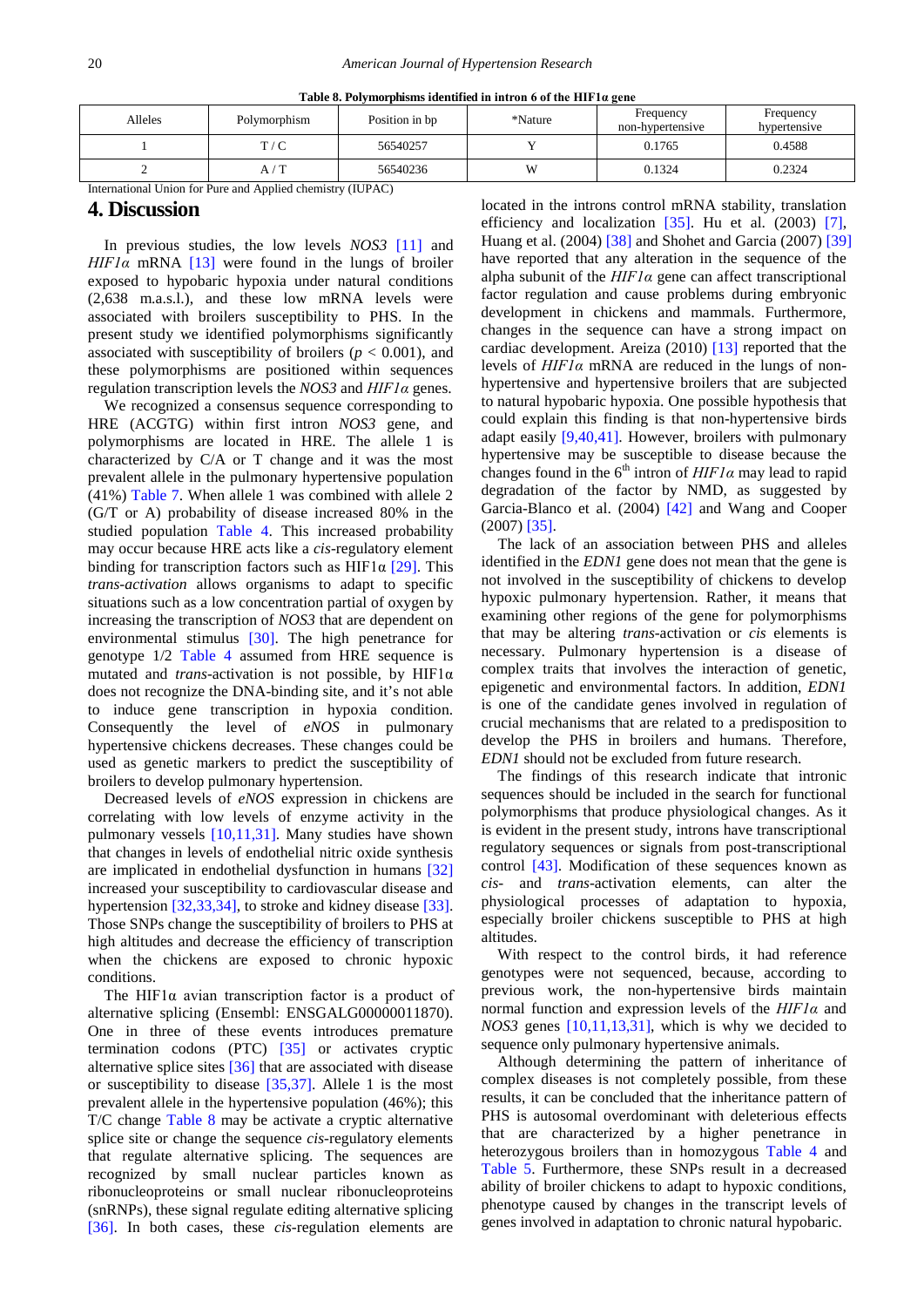Finally, we can say that domestic chickens can be used as a research biomodel to advance genetic studies of pulmonary hypertension in humans because the clinical findings in humans and chickens are similar and the *cis*and *trans*-activation regulatory elements of the evaluated candidate genes are conserved.

# **Acknowledgement**

We thank the Research Division of Bogotá (DIB) at the National University of Colombia, which funded this work, and Dr. Diana Álvarez and Susan Castro for her support and collaboration.

# **References**

- <span id="page-4-0"></span>[1] Burton, R. R., E. L. Besch, and A. H. Smith. 1967. Effect of chronic hypoxia on the pulmonary arterial blood pressure of the chicken. Am. J. Physiol. 214 (6):1438-1444.
- [2] Cueva, S., H. Sillau, A. Valenzuela, and P. H. Ploog. 1974. High altitude induced pulmonary hypertension and right heart failure in broiler chickens. Res. Vet. Sci*.* 16(6):370-374.
- [3] Moncaleano, J., F. Ariza, and A. Hernández 2011. Síndrome de hipertensión pulmonar ¿un origen genético en pollos de engorde? [Pulmonary hypertension syndrome: A genetic origin in broilers?] Revista Orinoquia 15(1):79-89.
- <span id="page-4-1"></span>[4] Mejia G. 1982. Influencia del frío en la ascitis de origen hipóxico en los pollos de engorde [Effect of cold in ascites in broilers of hypoxic origin]. Thesis. Escuela de Medicina Veterinaria y Zootecnia. Universidad Nacional de Colombia. Bogotá Campus.
- [5] Pan, J. Q., J. C. Li, W. D. Sun, and X. L. Wang. 2005. Effects of early feed restriction and cold temperature on lipid peroxidation, pulmonary vascular remodelling and ascites morbidity in broilers under normal and cold temperatures. British Poultry Science 46:374-381.
- [6] Padkel, A., J. A. M. Van Arendonk, A. L. J. Vereijken, and H. Bovenhuis. 2005. Genetic parameters of ascites-related traits in broilers: effect of cold and normal temperature conditions. British Poultry Science 46(1):335-42.
- <span id="page-4-2"></span>[7] Hu, C-J., Y-L. Wang, L. A. Chodosh, B. Keith, and M. C. Simon. 2003. Differential Roles of Hypoxia-Inducible Factor 1α (HIF-1α) and HIF-2 α in Hypoxic Gene Regulation. Molecular and Cellular Biology 23(24):9361–9374.
- [8] Semenza, L. G. 2004. O<sub>2</sub>-regulated gene expression: transcriptional control of cardiorespiratory by HIF-1. J. Appl. Physiol. 96:1173-1177.
- <span id="page-4-23"></span>[9] Smith, T. G., P. A. Robbins, and P. J. Ratcliffe. 2008. The human side of hypoxia-inducible factor. British Journal of Haematology 141:325-334.
- <span id="page-4-3"></span>[10] Tan, X., S-H. Hu, and X-L. WANG. 2007. Possible role of nitric oxide in the pathogenesis of pulmonary hypertension in broilers: a synopsis. Avian Pathology 36(4):261-267.
- <span id="page-4-17"></span>[11] Gómez, R. A. P. 2008. Regulación de la expresión de la endotelina 1 y su receptor ETA y de la sintasa de óxido nítrico en pulmones de pollo de engorde sanos y con hipertensión arterial pulmonar por hipoxia hipobárica [Regulation of the expression of endothelin 1 and its ETA receptor and nitric oxide synthase in the lungs of nonhypertensive broilers with pulmonary hypertension hypobaric hypoxia]. Escuela de Medicina Veterinaria y Zootecnia. Doctorate in Animal Health Science tesis. Universidad Nacional de Colombia, Bogotá Campus.
- <span id="page-4-4"></span>[12] Catron, T., M. A. Mendiola, S. M. Smith, J. Born, and M. K. Walker. 2001. Hypoxia regulates avian cardiac Arnt and HIF-1α mRNA expression. Biochemical and Biophysical Research communications 282:602-607.
- <span id="page-4-15"></span>[13] Areiza, R. R. A. 2010. Posible papel del grado de vascularización pulmonar en la resistencia/ susceptibilidad a la hipertensión pulmonar en una estirpe comercial de pollo de engorde [Possible role of degree of pulmonary vascularization in resistance/ susceptibility to pulmonary hypertension in a commercial strain of broilers]. Escuela de Medicina Veterinaria y Zootecnia. Doctoral in Animal Health Science thesis. Universidad Nacional de Colombia, Bogotá Campus.
- <span id="page-4-5"></span>[14] Gomez, A. P., A. Moreno, P. Iglesias, P. Coral, and A. Hernandez. 2007. Endothelin 1, its Endothelin type A receptor, connective tissue growth factor platelet growth factor and adrenomedullin expression in longs of pulmonary hypertensive and nonhypertensive chickens. Poultry Science 86:909-916.
- [15] Gomez AP, Moreno MJ, Baldrich RM, Hernández A. Endothelin-1 molecular ribonucleic acid expression in pulmonary hypertensive
	- and nonhypertensive chickens. Poult Sci 2008; 87:1395-1401.
- [16] Groenendijk B. C. W., Stekelenburg-Vos S., Vennemann P., Wladimiroff J. W., Nieuwstadt F. T. M., Lindken R., Westerweel J., Hierck B., Ursem N. T. C., Poelmann R. E. 2008. The endothelin-1 pathway and the development of cardiovascular defects in the haemodynamically challenged chicken embryo. Journal of Vascular Research 45: 54-68.
- <span id="page-4-6"></span>[17] [http://amigo.geneontology.org](http://amigo.geneontology.org/)
- <span id="page-4-7"></span>[18] Closter, A. M., P. Van As, M. A. M. Groenen, A. L. J. Vereijken, J. A. M. Van Arendonk, and H. Bovenhuis. 2009. Genetic and phenotypic relationships between blood gas parameters and ascites-related traits in broilers. Poultry Science 88:483–490.
- <span id="page-4-8"></span>[19] Areiza, R. A., P. C. Rivas, and A. Hernández. 2011. A quantitative study of the pulmonary vascular bed and pulmonary weight: body weight ratio in chickens exposed to relative normoxia and chronic hypobaric hypoxia. J. Poult. Sci. 48(4):267-274.
- <span id="page-4-9"></span>[20] Aljanabi, M. S., and I. Martinez. 1997. Universal and rapid saltextraction of high quality genomic DNA for PCR-techniques. Nucleic acids research 25(22):4692-4693.
- <span id="page-4-10"></span>[21] http:// biotools.umassmed.edu/bioapps/primer3\_www.cgi
- <span id="page-4-11"></span>[22] Scheffield, V. C., J. S. Beck, A. E. Kwitek, D. W. Sandstrom, and E. M. Stone. 1993. The sensitivity of single-strand conformation polymorphism analysis for the detection of single base substitutions. Genomics 16:325-332.
- <span id="page-4-12"></span>[23] Taylor, G. R. 1997. Laboratory methods for the detection of mutations and polymorphisms in AND. Pages 317. CRC Press. New York.
- <span id="page-4-13"></span>[24] Wyszynski, D. F. 1998. La epidemiología genética: disciplina científica en expansión [Genetic epidemiology: an expanding scientific discipline]. Pan. Am. J. Public. Heal. 3(1):26-34.
- [25] Iniesta, R., E. Guino, and V. Moreno. 2005. Análisis estadístico de polimorfismos genéticos en estudios epidemiológicos [Statistical analysis of genetic polymorphisms in epidemiological studies]. Gac. Sanit. 19(4):333-41.
- [26] Sevilla, S. D. 2007. Metodología de los estudios de asociación genética [Methodology for genetic association studies]. Insuficiencia Cardiaca 2(3):111-114.
- <span id="page-4-14"></span>[27] Boehnke, LL. and Abecasis. 2006. Efficient study designs for test of genetic association using sibship data and unrelated cases and controls. Am. J. Hum. Genet. 78:778-92.
- <span id="page-4-16"></span>[28] Ewing, B., L. D. Hillier, M. Wendl, and P. Green. 1998. Basecalling of automated sequencer traces using phred. I. Accuracy assessment. Genome Research 8:175-185.
- <span id="page-4-18"></span>[29] Searles, C. D. 2006. Transcriptional and posttranscriptional regulation of endothelial nitric oxide synthase expression. Am. J. Physiol. Cell Physiol. 291:C803-C816.
- <span id="page-4-19"></span>[30] Caramelo C., D. J. J. Peña, A. Castilla, S. Justo, A. J. De Solis, F. Neira, S. Peñate, and F. R. Gonzales-Pacheco. 2006. Respuesta a la hipoxia. Un mecanismo sistemático basado en el control de la expresión genética [Response to hypoxia: A systematic mechanism based on the control of gene expression]. MEDICINA (Buenos Aires) 66:155-164.
- [31] Moreno de Sandino, M., and A. Hernandez. 2003. Nitric oxide synthase expression in the endothelium of pulmonary arterioles innormal and pulmonary hypertension chicken subjected to chronic hypobaric hypoxia. Avian Diseases 47(4):1291-1297.
- <span id="page-4-20"></span>[32] Jaramillo, P. C., C. Lanas, F. Lanas, and L. A. Salazar. 2010. Polymorphisms of the NOS3 gene in Southern Chilean subjects with coronary artery disease and control. Clinica Chimica Acta 411:258-262.
- <span id="page-4-21"></span>[33] Wang, X. L., and J. Wang. 2000. Endothelial nitric oxide synthase gene sequence variations and vascular disease. Molecular Genetics and Metabolism 70:241-251.
- [34] Jemaa, R., A. S. Ben, A. Kallel, M. Feki, M. Elasmi, H. S. Taieb, H. Sanhaji, S. Omar, and N. Kaabachi 2009. Association of a 27 bp repeat polymorphism in intron 4 of endothelial constitutive nitric oxide synthase gene with hypertension in a Tunisian population. Clinical Biochemistry 42:852-856.
- <span id="page-4-22"></span>[35] Wang, G-S., and T. A. Cooper. 2007. Splicing in disease: disruption of the splicing code and the decoding machinery. Nature Reviews 8:749-761.